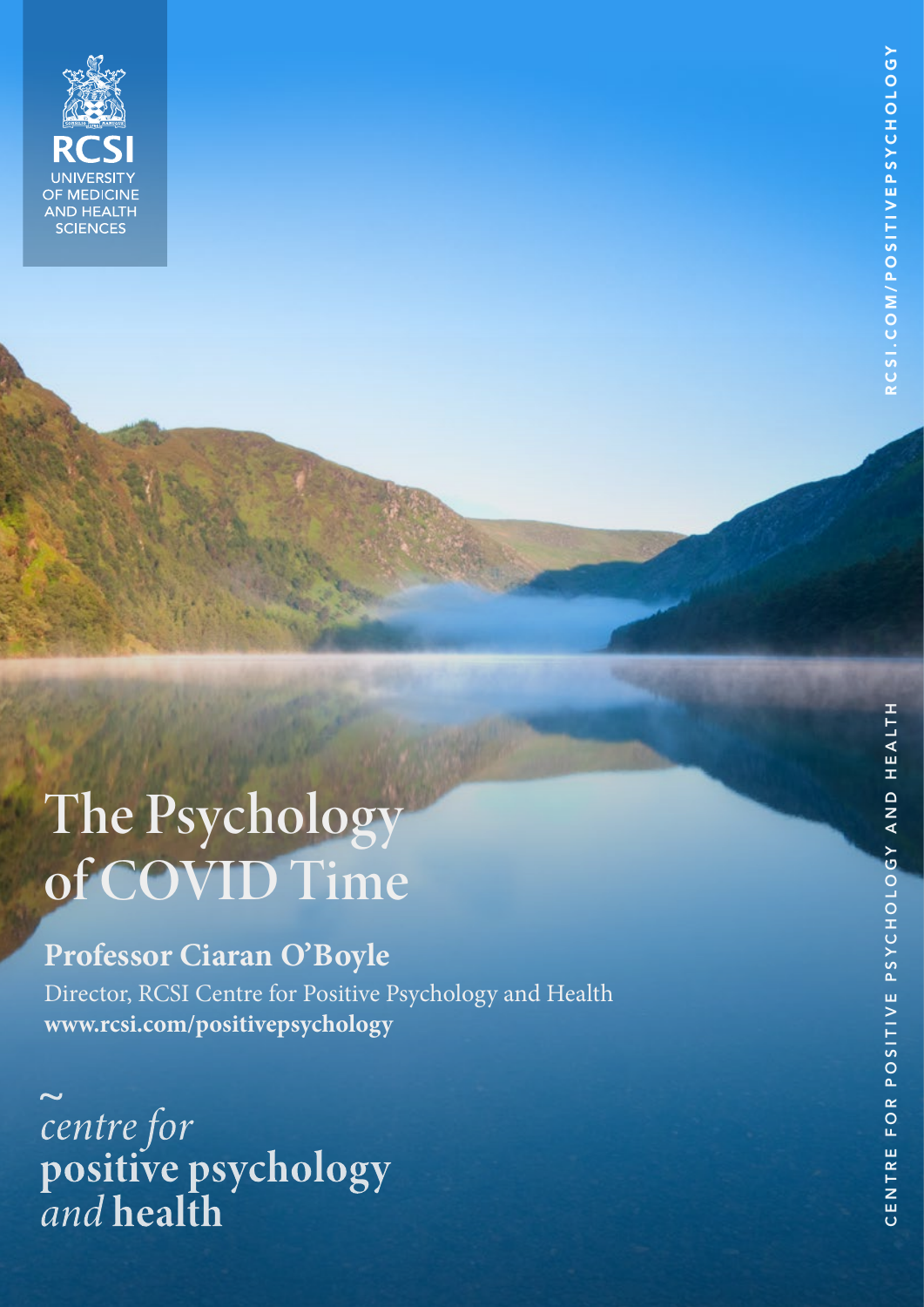### **The Psychology of COVID Time ~**

**Professor Ciaran O'Boyle** Director, RCSI Centre for Positive Psychology and Health

# "We inhabit time as fish live in a river"  $\sim$

 $\sim$ 

# CARLO ROVELLI

## THE TIME ILLUSION

The assumptions we make about time do not stand up to scrutiny. The theoretical physicist Carlo Rovelli in his book "*The Order Of Time*" puts it like this:

*"Reality is often very different than it seems. The Earth appears to be flat but is in fact spherical. The sun seems to revolve in the sky when it is really we who are spinning...We conventionally think of time as something simple and fundamental that flows uniformly, independently from everything else, from the past to the future measured by clocks and watches. In the course of time, the events of the universe succeed each other in an orderly way: pasts, presents, futures. The past is fixed, the future open... and yet all of this has turned out to be false 1 ".* 

In his theory of general relativity, Einstein proposed that time is not constant but is in fact relative and flexible and capable of being bent! As he put it "For us convinced physicists, the distinction between past, present and future is an illusion, although a persistent one". Notwithstanding this, however, we can gain some useful practical insights into the nature and use of time if we differentiate between "clock time" and "psychological time".

#### Clock time and psychological time

In the moment of our talking, envious time has ebb'd away. Seize the present; trust tomorrow e'en as little as you may<sup>2</sup>.

> $\sim$ Horace

The ancient Greeks had terms for two distinct time paradigms. Chronos time was the term for linear, chronological, sequential "clock" time. As we have seen above, this type of quantitative time is much more complex that it appears. Living life on the basis of Chronos time means that the nature and rhythm of our lives are dictated by the clock.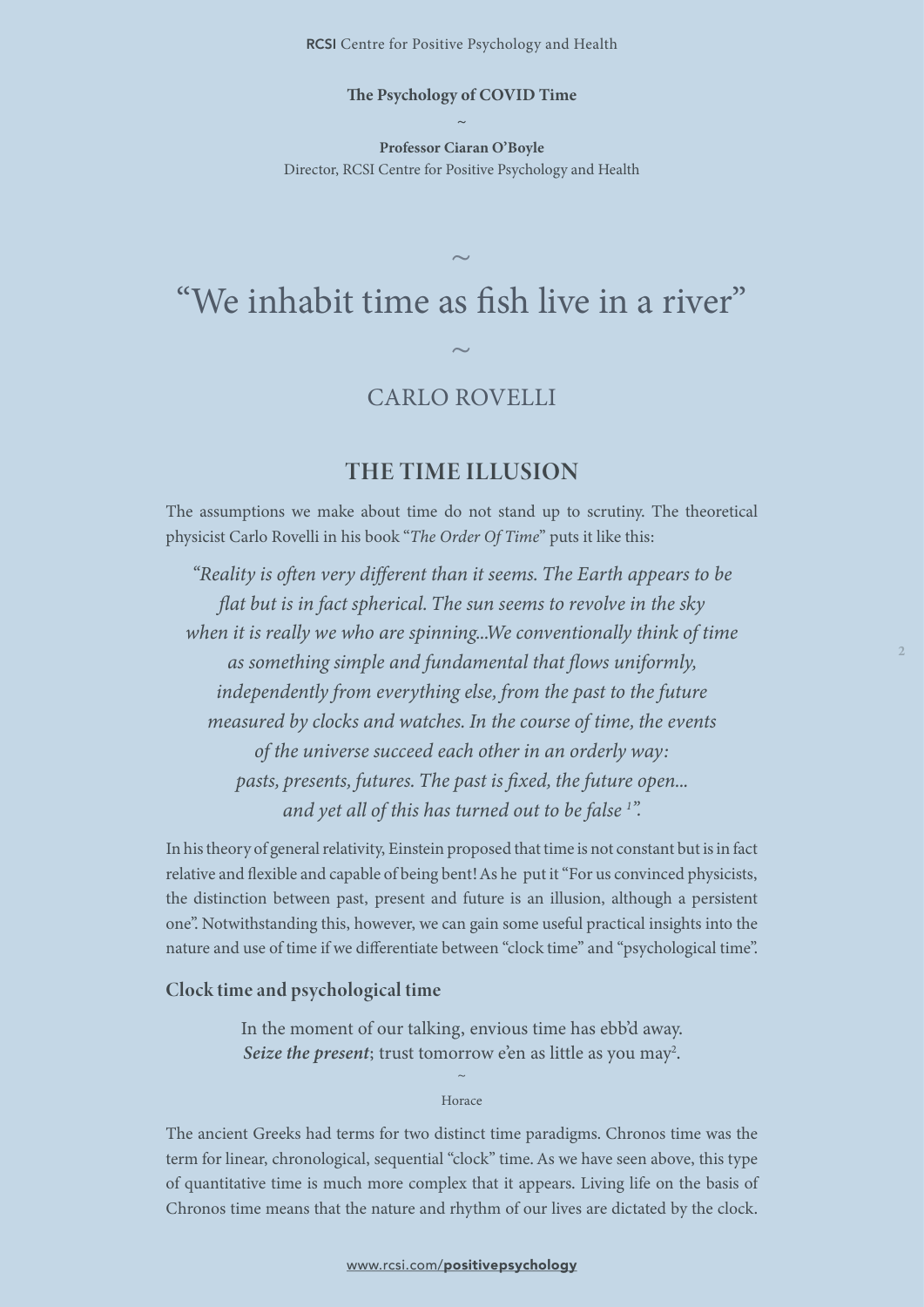**The Psychology of COVID Time**  $\sim$ 

**Professor Ciaran O'Boyle** Director, RCSI Centre for Positive Psychology and Health

For many in modern society, this is their norm and the stressful consequences have spawned a thriving time management industry much of which is focused on "saving" time and using it efficiently. Interestingly, the 7<sup>th</sup> most watched talk on TED, with over 40 million views, to date, is Tim Urban's "*Inside the Mind of a Procrastinator*"3 .

Kairos time, on the other hand, is a different paradigm that is qualitative in nature and refers to "quality time" or 'appropriate time". This type of time is something to be experienced and can be exponential. The essence of Kairos time is how much value you get out of it rather than how much Chronos time you put into it. Horace's term "*Carpe Diem*" or "seize the day" partly captures the difference by advising us to focus on living our lives today as fully as possible.

In her book "*Ten Thoughts About Time*" the Swedish physicist, Bodil Jonsson, also distinguishes between clock time, now measured by atomic periodicity, and lived time or personal time. According to Jonsson:

*"We tend to want our personal time to last but we keep chasing clock-time and try to use it effectively. We chop it into tiny bits to get flexibility. Then we buy gadgets to help us save time. Most of these gadgets are counter-productive if it is plenty of lived time we are really looking for"4 .* 

#### COVID time

"It's a strange thing, but when you are dreading something, and would give anything to slow down time, it has disobliging habit of speeding up".

#### $\ddot{\phantom{0}}$ J.K. Rowling

Many people feel that their perception of time has changed during the COVID-19 pandemic. There seems to be less demarcation between a day and a week, and weekdays and weekends seem the same. The days seem to blend together; estimating elapsed time is proving difficult; some people feel that they are caught in a time warp. A UK research, survey published this month, suggests that social and physical distancing measures put in place during the pandemic significantly impacted people's perception of how quickly or slowly time passed compared to their pre-lockdown perceptions<sup>5</sup>. More than 80% percent of participants experienced distortions in the passage of time during lockdown compared to pre-lockdown, with about half experiencing time passing more quickly and half more slowly. Those who were older and those less satisfied with their current levels of social interaction were more likely to experience slower passage of time over the course of a day or week.

Slower passage of time over the course of a day also occurred with higher stress and a lower subjective workload.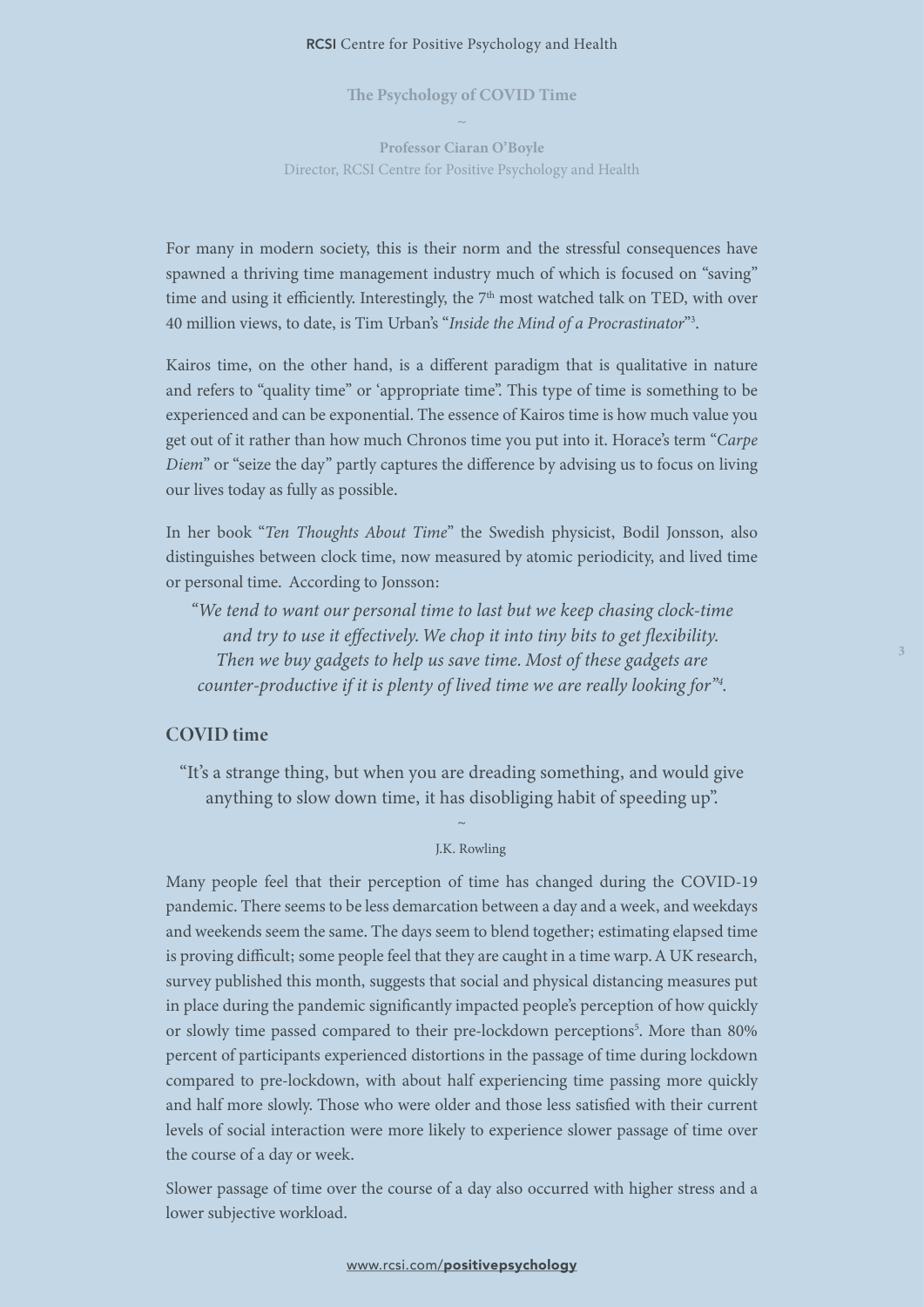**The Psychology of COVID Time**  $\sim$ 

**Professor Ciaran O'Boyle** Director, RCSI Centre for Positive Psychology and Health

#### The Variable Nature of Psychological Time

"How time flies when one has fun"

 $\sim$ Samuel Beckett

Time moves slowly, but passes quickly.

#### $\sim$ Alice Walker

It is not surprising that the changed nature of our world during the pandemic is associated with changing perceptions of time. It is well established that psychological time is influenced by our activities and by our emotions. Research has established that our perception of time is affected by emotion, cognitive capacity, workload, drugs and alcohol and mental illness. Laboratory studies have shown that when people are presented with various images and asked to estimate how many seconds have passed, frightening stimuli are rated as lasting longer than neutral stimuli even though the clock time is the same.

The distortions seen in COVID time may be understood, at least partially as a conflict between what are known as retrospective and prospective time perceptions<sup>6</sup>. Retrospective time perception involves the recollection of past events and an estimation of how long they lasted. Prospective time involves judging the duration of an event at the present moment. A person can experience both modes on different occasions. If one spends the day checking the clock, time seems to move at a slower and more boring pace. According to research by psychologist Dan Zakat, this happens because of prospective time processing. The more attention one pays to thinking about the passage of time the longer it seems. With retrospective time, the more events one remembers happening during a certain period, the longer that interval feels<sup>7</sup>. One explanation for time appearing to have moved faster during lockdown for some people is that the absence of memorable events that differentiate one day from the next makes it feel as if time has flown by. Your Time Perspectives

> "No man ever steps in the same river twice, For it's not the same river and he is not the same man"

#### $\ddot{\phantom{0}}$ Heraclitus

Given the idiosyncratic distortions in time perception that are occurring during the pandemic, it is worth reflecting on, and understanding how, you habitually process time – your "time perspectives". Developed by the psychologist Philip Zimbardo, time perspectives are an individual's often unconscious ways of relating to the psychological concepts of past, present and future<sup>8 9</sup>. Your time perspective reflects your attitudes,

#### www.rcsi.com/[positivepsychology](https://www.rcsi.com/positivepsychology)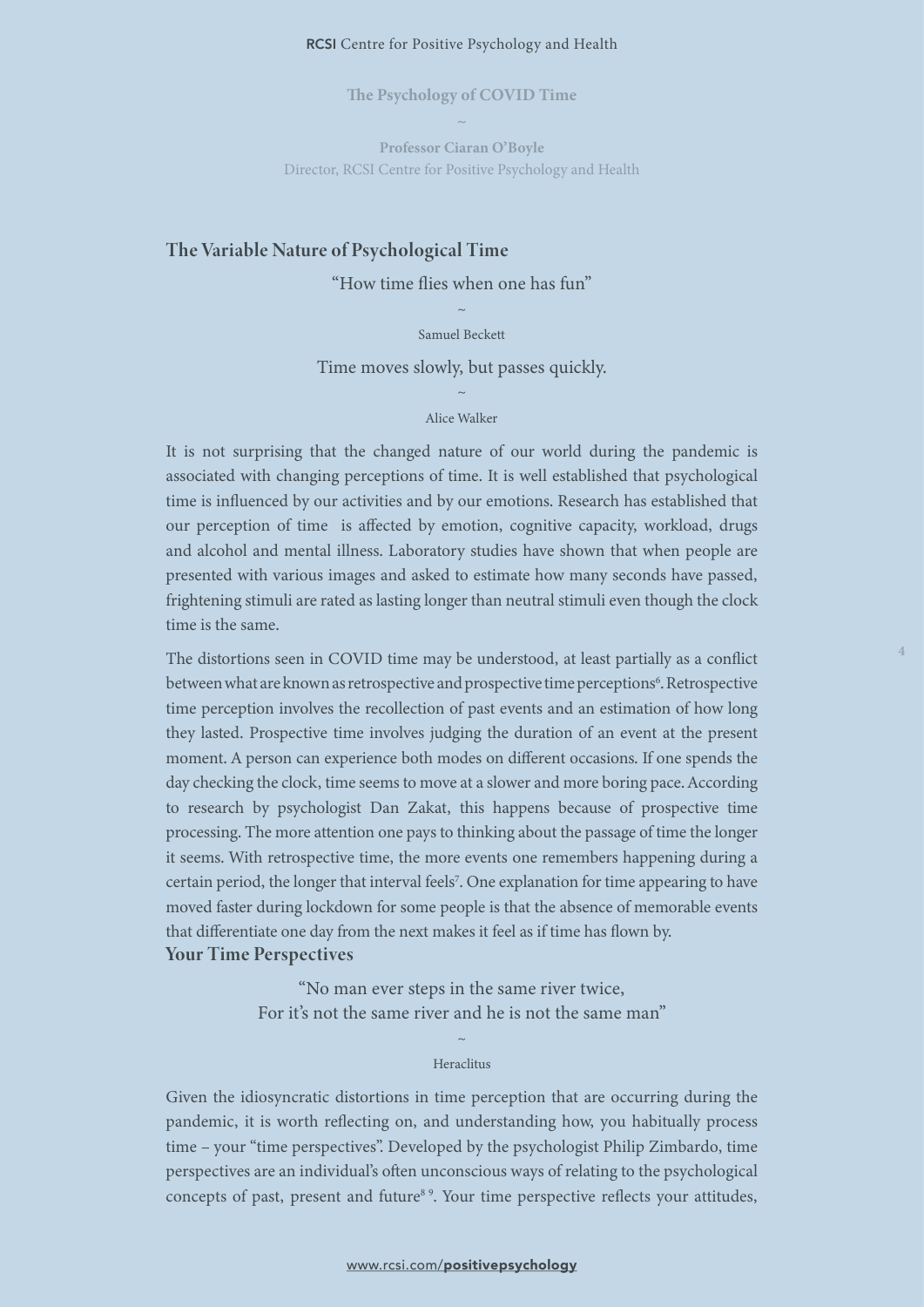**The Psychology of COVID Time**  $\sim$ 

**Professor Ciaran O'Boyle** Director, RCSI Centre for Positive Psychology and Health

beliefs and values related to time. For example, do you spend more time thinking about the past, present or the future? When you think about the past, the present or the future, are your thoughts positive or negative, happy or sad, hopeful or fearful?

Zimbardo identified six time perspectives, and whereas we can use all of them, we are likely to have unconscious preferences and to habitually use some more than others, [https://www.ted.com/talks/philip](https://www.ted.com/talks/philip_zimbardo_the_psychology_of_time)\_zimbardo\_the\_psychology\_of\_time. You can determine your habitual use of five of the six time perspectives by taking the Zimbardo Time Perspective Inventory (ZTPI) which is available free here: https://www.thetimeparadox.com/surveys/.

The five time perspectives (TP) measured by the ZTPI are as follows:

1. *Present Hedonistic*: The individual's behaviour is determined largely by their current physical needs and emotions, by strong stimuli in the environment and by social interaction. There is little concern for the consequences of actions. The motto is "If it feels good, do it". While this TP is associated with pleasure and enjoyment, its overuse can also result in risky behaviour, giving in to temptations, accidents, addictions and academic and career failure.

2. *Present Fatalistic*: This is characterised by feelings apathy, hopelessness and helplessness and the belief that one has little control over events. The motto here is: 'It doesn't matter what I do, since whatever will be, will be".

3. Past Positive: This captures positive attitudes towards the past characterised by warm, pleasurable, sentimental and often nostalgic feelings. The past may actually have been positive but it may also have been difficult. This TP describes the current attitude and feelings about the past. The mottos here are: "It gives me pleasure to think about my past" or "What doesn't kill me makes me stronger".

4. *Past negative*: This TP again addresses current attitudes to and feelings about events that occurred in your past, but here the attitudes are negative. This can be due to real past negative experiences or current negative constructions of past experiences. The motto here is: I often think about what I should have done differently in my life" or "Painful past experiences keep replaying in my mind".

5. *Future:* This is an orientation to the future and in particular to future rewards. Immediate gratification if often forgone because the rewards in the future will be greater. The motto here is: "When I want to achieve something, I set goals and consider specific means for achieving those goals". While this TP has been found to be associated with success and well-being its overuse may prevent an individual enjoying life in the present and benefiting from past positive attributions.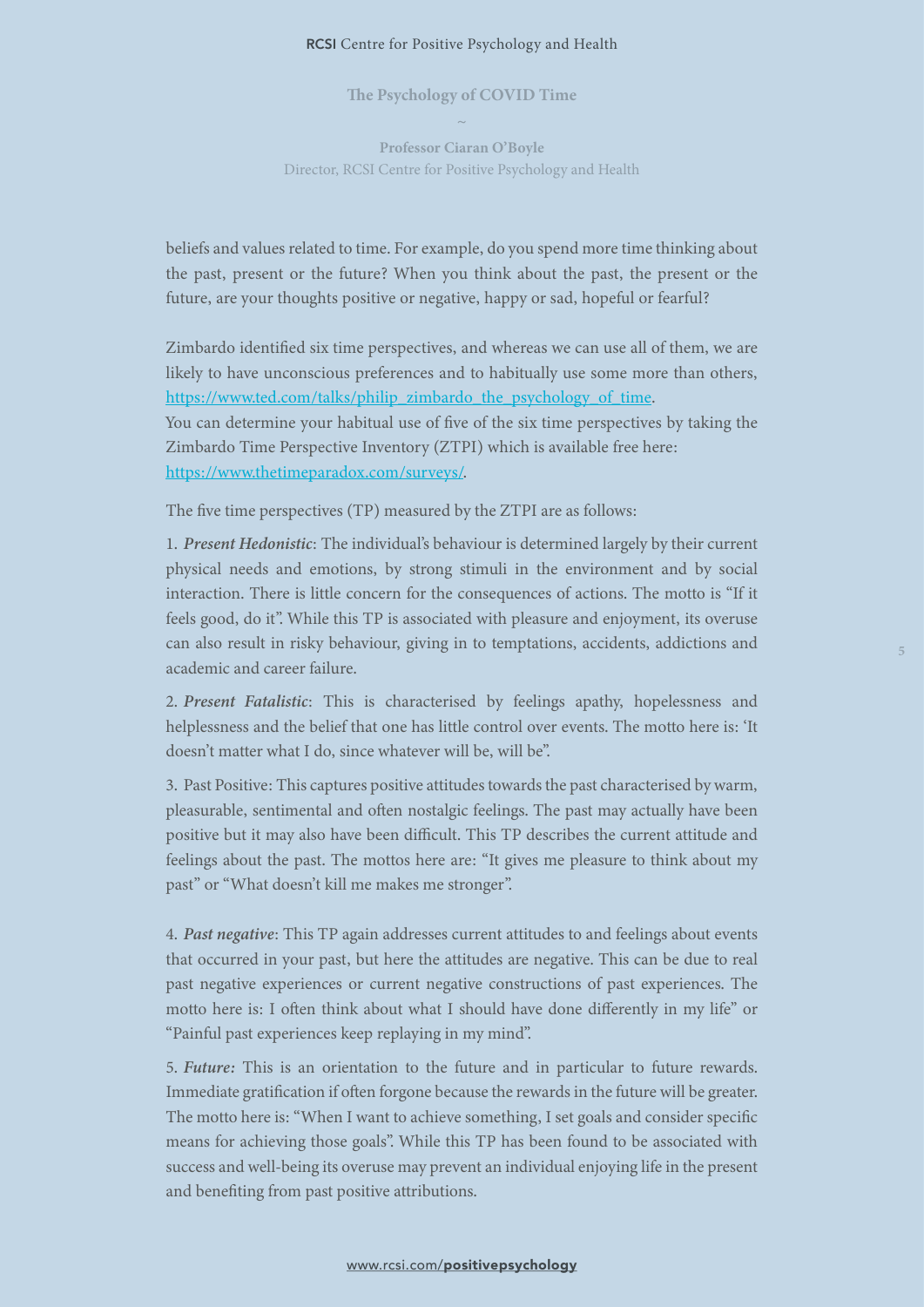**The Psychology of COVID Time**  $\sim$ 

**Professor Ciaran O'Boyle** Director, RCSI Centre for Positive Psychology and Health

#### Time paradoxes

Zimbardo lists three important "time paradoxes" in relation to the time perspectives:

#### *Paradox 1*

Time is one of the most powerful influences on our thoughts, feelings, and actions, yet we are usually totally unaware of the effect of time in our lives.

#### *Paradox 2*

Each specific attitude toward time—or time perspective—is associated with numerous benefits, yet in excess each is associated with even greater costs.

#### *Paradox 3*

Individual attitudes toward time are learned through personal experience, yet collectively attitudes toward time influence national destinies.

#### What does this mean for you?

Once you have completed the ZPTI, you will be more aware of your TP profile and you can reflect on the relative impact of each time perspective and your overall profile on you. TP has been found to be related to educational achievement, health, sleep and dreaming patterns and the choice of romantic partners. It influences food choices, health choices, marital harmony, desire for social contact, and perceived time pressure. It also predicts a range of behaviours including risky driving, delinquency, gambling and sexual behaviours and substance use and misuse.

According to Zimbardo<sup>10</sup>, it is important to understand that we can change the balance of our time perspectives. The optimal combination is:

- ~ Always low on Past Negative TP
- ~ Always low on Present Fatalism TP
- ~ High on Past Positive TP to give you roots; to be connected to your roots and family and to be grounded
- ~ Moderate on Present Hedonistic TP to give you energy to explore spaces, self and sensuality
- ~ Moderately High on Future TP to give you wings to soar to new destinations and challenges

Knowing and using your TP profile can assist you, not only in understanding others and living a fruitful and meaningful life, but in navigating your way through a pandemic.

#### www.rcsi.com/[positivepsychology](https://www.rcsi.com/positivepsychology)